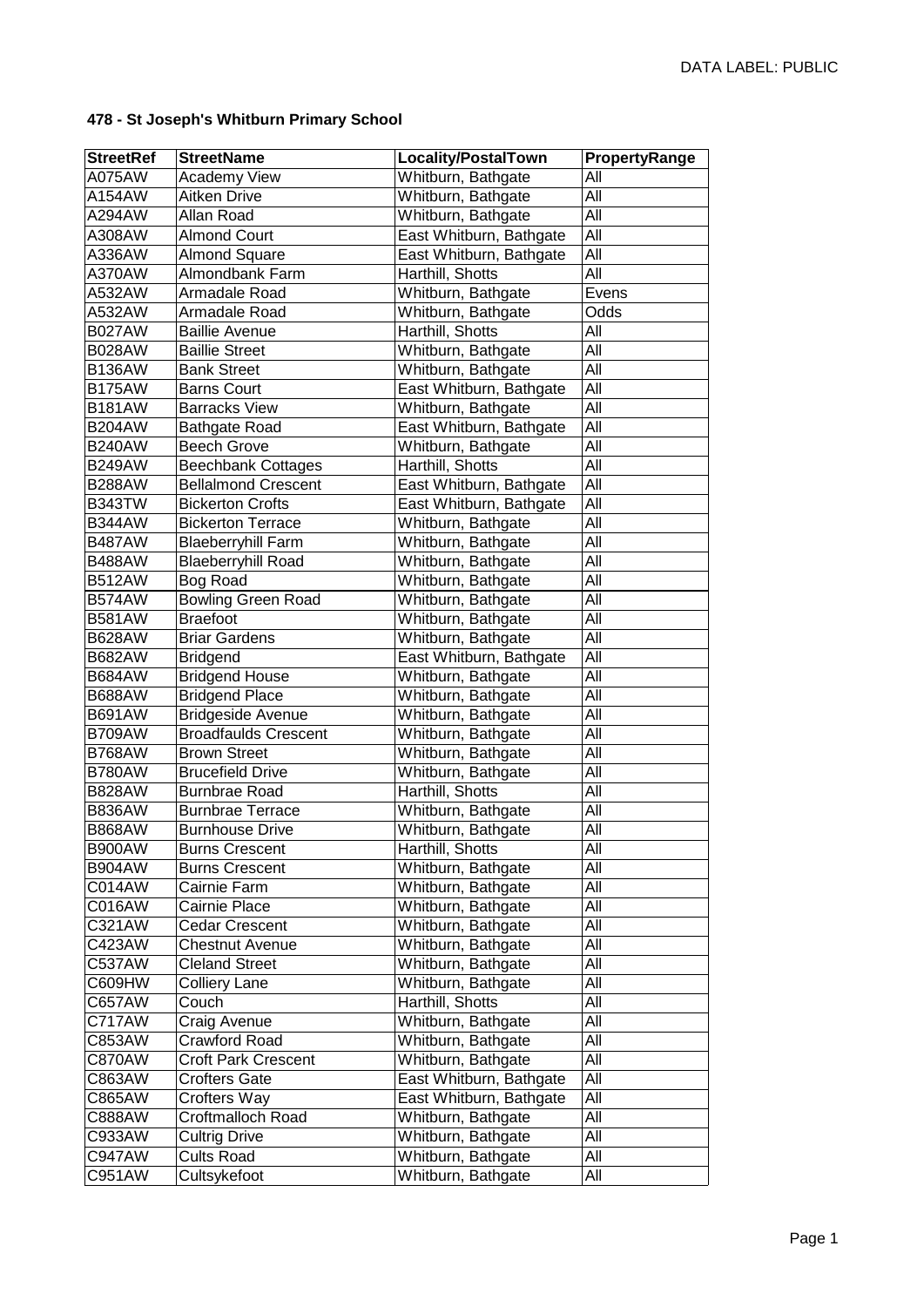| <b>StreetRef</b> | <b>StreetName</b>         | Locality/PostalTown     | PropertyRange      |
|------------------|---------------------------|-------------------------|--------------------|
| D030AW           | Dardanelles Road          | Whitburn, Bathgate      | All                |
| D105AW           | Dean Street               | Whitburn, Bathgate      | All                |
| D330AW           | <b>Dick Gardens</b>       | Whitburn, Bathgate      | All                |
| D370AW           | Dixon Court               | Whitburn, Bathgate      | All                |
| D374AW           | Dixon Road                | Whitburn, Bathgate      | All                |
| D375AW           | <b>Dixon Terrace</b>      | Whitburn, Bathgate      | All                |
| D525AW           | Drum                      | Whitburn, Bathgate      | All                |
| <b>D530AW</b>    | Drum Lane                 | <b>Bathgate</b>         | $\overline{All}$   |
| <b>D540AW</b>    | Drum Place                | East Whitburn, Bathgate | All                |
| D775AW           | Drysdale Avenue           | Whitburn, Bathgate      | All                |
| D929AW           | <b>Dyke</b>               | Harthill, Shotts        | All                |
| D943AW           | Dyke Brow                 | Harthill, Shotts        | All                |
| <b>D947AW</b>    | Dyke Court                | Harthill, Shotts        | All                |
| <b>D957AW</b>    | Dyke Road                 | Harthill, Shotts        | All                |
| E095AW           | <b>East Cults Court</b>   | Whitburn, Bathgate      | All                |
| E225AW           | <b>East Main Street</b>   | Harthill, Shotts        | $(A) - (Bb)$ Incl. |
| E225AW           | <b>East Main Street</b>   | Harthill, Shotts        | $12 - 18$          |
| <b>E247AW</b>    | <b>East Main Street</b>   | Whitburn, Bathgate      | All                |
| E754AW           | <b>Ellen Street</b>       | Whitburn, Bathgate      | All                |
| E819AW           | Elm Square                | Whitburn, Bathgate      | All                |
| E832AW           | <b>Empire Street</b>      | Whitburn, Bathgate      | All                |
| E897AW           | Eppiestane Road           | Whitburn, Bathgate      | All                |
| F065AW           | <b>Fairmont Park</b>      | Whitburn, Bathgate      | All                |
| F621AW           | <b>Flemington Gardens</b> | Whitburn, Bathgate      | All                |
| G072AW           | <b>Gardner Crescent</b>   | Whitburn, Bathgate      | All                |
| G120AW           | Gareloch Way              | Whitburn, Bathgate      | All                |
| G156AW           | Gasworks Lane             | Whitburn, Bathgate      | All                |
| G192AW           | Gateside Road             | Whitburn, Bathgate      | All                |
| G264AW           | <b>Gilchrist Crescent</b> | Whitburn, Bathgate      | All                |
| G396AW           | Glebe Road                | Whitburn, Bathgate      | All                |
| G475AW           | Glenalmond                | Whitburn, Bathgate      | All                |
| G476AW           | <b>Glenalmond Court</b>   | Whitburn, Bathgate      | All                |
| G507AW           | Glenburn Gardens          | Whitburn, Bathgate      | All                |
| G520AW           | Glencoe                   | Whitburn, Bathgate      | All                |
| G545AW           | <b>Gleneagles Court</b>   | Whitburn, Bathgate      | All                |
| G560AW           | Glenisla Court            | Whitburn, Bathgate      | All                |
| G584AW           | Glenmore                  | Whitburn, Bathgate      | All                |
| G590AW           | Glenshee                  | Whitburn, Bathgate      | All                |
| G889AW           | Greenrigg                 | Harthill, Shotts        | All                |
| G911AW           | <b>Greenrigg Cottages</b> | Harthill, Shotts        | All                |
| G955AW           | <b>Griffith Drive</b>     | Whitburn, Bathgate      | All                |
| <b>H030AW</b>    | Halfwayhouse              | Whitburn, Bathgate      | All                |
| <b>H092AW</b>    | Hamilton Way              | East Whitburn, Bathgate | All                |
| <b>H215AW</b>    | Hare Moss View            | Whitburn, Bathgate      | All                |
| <b>H450AW</b>    | Hens Nest Road            | East Whitburn, Bathgate | All                |
| <b>H981AW</b>    | <b>Hunter Grove</b>       | Whitburn, Bathgate      | All                |
| <b>H990AW</b>    | Hunter's Close            | Whitburn, Bathgate      | All                |
| <b>H990DW</b>    | Hunters Lane              | Whitburn, Bathgate      | All                |
| <b>I715AW</b>    | <b>Ireland Avenue</b>     | Whitburn, Bathgate      | All                |
| <b>J625AW</b>    | Jubilee Road              | Whitburn, Bathgate      | All                |
| <b>K207AW</b>    | Katrine Road              | Whitburn, Bathgate      | All                |
| <b>K251AW</b>    | <b>Kepscaith Crescent</b> | Whitburn, Bathgate      | All                |
| <b>K255AW</b>    | Kepscaith Grove           | Whitburn, Bathgate      | All                |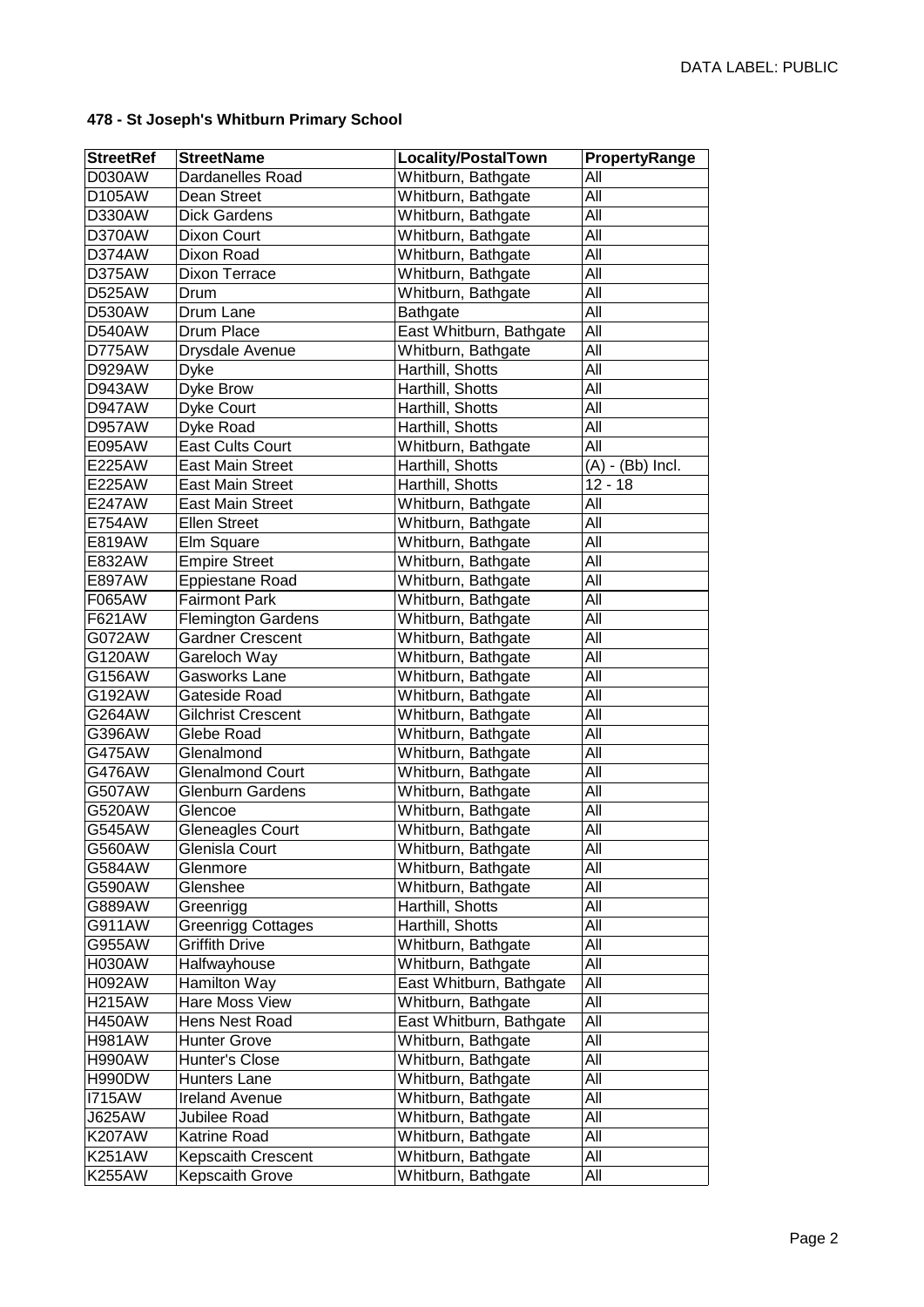| <b>StreetRef</b> | <b>StreetName</b>            | Locality/PostalTown     | PropertyRange     |
|------------------|------------------------------|-------------------------|-------------------|
| <b>K260AW</b>    | Kepscaith Road               | Whitburn, Bathgate      | All               |
| <b>K437AW</b>    | <b>Kings Road</b>            | Whitburn, Bathgate      | All               |
| <b>K515AW</b>    | Kinniburgh Crescent          | Whitburn, Bathgate      | All               |
| <b>L018AW</b>    | Laburnum Road                | Whitburn, Bathgate      | All               |
| L063AW           | <b>Lambie Street</b>         | Whitburn, Bathgate      | All               |
| <b>L171AW</b>    | <b>Larch Drive</b>           | Whitburn, Bathgate      | All               |
| <b>L727AW</b>    | Loch Awe Way                 | Whitburn, Bathgate      | All               |
| <b>L735AW</b>    | Loch Earn Way                | Whitburn, Bathgate      | All               |
| <b>L743AW</b>    | Loch Fyne Way                | Whitburn, Bathgate      | All               |
| <b>L747AW</b>    | Loch Linnhe Court            | Whitburn, Bathgate      | All               |
| <b>L751AW</b>    | Loch Maree Way               | Whitburn, Bathgate      | All               |
| <b>L767AW</b>    | Loch Trool Way               | Whitburn, Bathgate      | All               |
| <b>L871AW</b>    | <b>Lomond Crescent</b>       | Whitburn, Bathgate      | All               |
| <b>L879AW</b>    | <b>Lomond Crescent North</b> | Whitburn, Bathgate      | All               |
| <b>L887AW</b>    | <b>Lomond Crescent South</b> | Whitburn, Bathgate      | All               |
| <b>L911AW</b>    | Longridge Road               | Whitburn, Bathgate      | $(A) - (E)$ Incl. |
| <b>L911AW</b>    | Longridge Road               | Whitburn, Bathgate      | $1 - 29$          |
| <b>L911AW</b>    | Longridge Road               | Whitburn, Bathgate      | $2 - 28$          |
| <b>L989AW</b>    | Lumsden Lane                 | Whitburn, Bathgate      | All               |
| M072AW           | <b>Main Street</b>           | East Whitburn, Bathgate | All               |
| M084AW           | <b>Main Street</b>           | Harthill, Shotts        | All               |
| M155AW           | Mains Farm Place             | East Whitburn, Bathgate | All               |
| M160AW           | <b>Mains Place</b>           | East Whitburn, Bathgate | All               |
| M192AW           | Manse Avenue                 | Whitburn, Bathgate      | All               |
| M216AW           | Manse Road                   | Whitburn, Bathgate      | $1 - 23$          |
| M216AW           | Manse Road                   | Whitburn, Bathgate      | $25 - 45$         |
| M216AW           | Manse Road                   | Whitburn, Bathgate      | Evens             |
| M246AW           | <b>Mansewood Crescent</b>    | Whitburn, Bathgate      | All               |
| <b>M306AW</b>    | <b>Market Place</b>          | Whitburn, Bathgate      | All               |
| <b>M342AW</b>    | <b>Mathers Avenue</b>        | Whitburn, Bathgate      | All               |
| M369AW           | Mclean Crescent              | Whitburn                | All               |
| M371AW           | Mclean Place                 | Whitburn, Bathgate      | All               |
| <b>M375AW</b>    | Mcmartin Court               | Whitburn, Bathgate      | All               |
| M521AW           | <b>Mickel Crescent</b>       | Whitburn, Bathgate      | $AI\bar{I}$       |
| <b>M606AW</b>    | Midseat                      | Stoneyburn, Bathgate    | All               |
| M634AW           | Mill Road                    | Harthill, Shotts        | $31 - 31$         |
| <b>M654AW</b>    | Millbank Square              | Whitburn, Bathgate      | All               |
| M714AW           | <b>Moidart Road</b>          | Whitburn, Bathgate      | All               |
| M984AW           | Murraysgate Crescent         | Whitburn, Bathgate      | All               |
| <b>N186AW</b>    | Netherton Grove              | Whitburn, Bathgate      | All               |
| <b>N193AW</b>    | <b>Netherton Place</b>       | Whitburn, Bathgate      | All               |
| N790AW           | North Reeves Place           | Whitburn, Bathgate      | All               |
| <b>N980AW</b>    | Norwood Avenue               | Whitburn, Bathgate      | All               |
| <b>N985AW</b>    | Norwood Court                | Whitburn, Bathgate      | All               |
| O224AW           | Ochil Lane                   | Whitburn, Bathgate      | All               |
| O490AW           | Old Mill Court               | East Whitburn, Bathgate | All               |
| O495AW           | Old Mill Grove               | East Whitburn, Bathgate | All               |
| O605AW           | Old Pit Road                 | Whitburn, Bathgate      | All               |
| <b>P111AW</b>    | Park Lane                    | Whitburn, Bathgate      | All               |
| <b>P147AW</b>    | Park Road                    | Harthill, Shotts        | All               |
| P195AW           | Park View                    | Whitburn, Bathgate      | All               |
| <b>P423AW</b>    | <b>Pentland Drive</b>        | Whitburn, Bathgate      | All               |
| <b>P447AW</b>    | Pentland View                | East Whitburn, Bathgate | All               |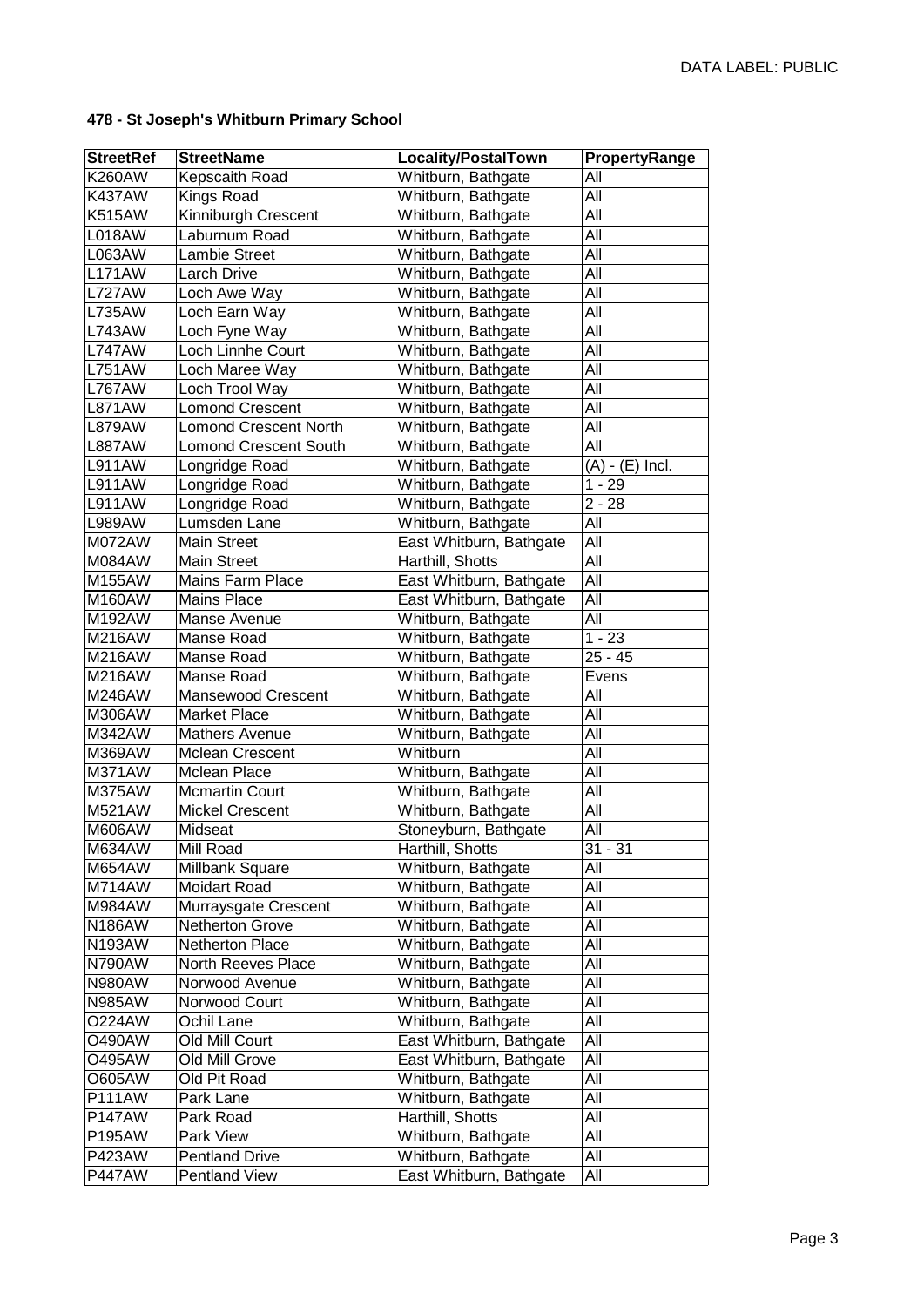| <b>StreetRef</b> | <b>StreetName</b>                | <b>Locality/PostalTown</b> | PropertyRange |
|------------------|----------------------------------|----------------------------|---------------|
| <b>P471AW</b>    | <b>Pentland Walk</b>             | Whitburn, Bathgate         | All           |
| <b>P675AW</b>    | Polkemmet                        | Whitburn, Bathgate         | All           |
| P695AW           | <b>Polkemmet Country Park</b>    | Harthill, Shotts           | All           |
| <b>P711AW</b>    | <b>Polkemmet Drive</b>           | Harthill, Shotts           | All           |
| <b>P717AW</b>    | <b>Polkemmet Garden Cottages</b> | Harthill, Shotts           | All           |
| <b>P720AW</b>    | Polkemmet Lane                   | Harthill, Shotts           | All           |
| <b>P723AW</b>    | Polkemmet Road                   | Harthill, Shotts           | All           |
| <b>P735AW</b>    | Polkemmet Road                   | Whitburn, Bathgate         | All           |
| <b>P807AW</b>    | Pottishaw                        | Whitburn, Bathgate         | All           |
| <b>P819AW</b>    | <b>Pottishaw Cottages</b>        | East Whitburn, Bathgate    | All           |
| P905AW           | Pretoria Cottages                | East Whitburn, Bathgate    | All           |
| <b>R032AW</b>    | Raeburn Crescent                 | Whitburn, Bathgate         | All           |
| <b>R080AW</b>    | Ramsay Place                     | Whitburn, Bathgate         | All           |
| <b>R112AW</b>    | Rannoch Drive                    | Whitburn, Bathgate         | All           |
| <b>R128AW</b>    | Rannoch Road                     | Whitburn, Bathgate         | All           |
| <b>R430AW</b>    | <b>Redlands Court</b>            | East Whitburn, Bathgate    | All           |
| <b>R432AW</b>    | Redmill                          | East Whitburn, Bathgate    | All           |
| R433AW           | Redmill Cottages                 | East Whitburn, Bathgate    | All           |
| <b>R434AW</b>    | <b>Redmill Court</b>             | East Whitburn, Bathgate    | All           |
| <b>R436AW</b>    | Redmill Road                     | East Whitburn, Bathgate    | All           |
| <b>R438AW</b>    | <b>Redmill View</b>              | East Whitburn, Bathgate    | All           |
| <b>R448AW</b>    | <b>Reeves</b>                    | Whitburn, Bathgate         | All           |
| <b>R464AW</b>    | Reeves Cottage                   | Whitburn, Bathgate         | All           |
| <b>R480AW</b>    | Reveston                         | Whitburn, Bathgate         | All           |
| <b>R496AW</b>    | Reveston Lane                    | Whitburn, Bathgate         | All           |
| <b>R498AW</b>    | <b>Reveston Steadings</b>        | Whitburn, Bathgate         | All           |
| <b>R641AW</b>    | Rigghouse Road                   | Whitburn, Bathgate         | All           |
| <b>R643AW</b>    | <b>Rigghouse View</b>            | Whitburn, Bathgate         | All           |
| <b>R654NW</b>    | <b>Riverbank Court</b>           | East Whitburn, Bathgate    | All           |
| S135AW           | <b>Shanks Road</b>               | Whitburn, Bathgate         | All           |
| <b>S441AW</b>    | <b>Spruce Drive</b>              | Whitburn, Bathgate         | All           |
| S603AW           | <b>Stanley Drive</b>             | Harthill, Shotts           | All           |
| <b>S612AW</b>    | <b>Stanley Road</b>              | Harthill, Shotts           | All           |
| <b>S775AW</b>    | <b>Stewart Drive</b>             | Whitburn, Bathgate         | All           |
| <b>S967AW</b>    | <b>Sycamore Drive</b>            | Whitburn, Bathgate         | All           |
| T095AW           | <b>Taylor Road</b>               | Whitburn, Bathgate         | All           |
| T189AW           | The Avenue                       | Whitburn, Bathgate         | All           |
| T603AW           | <b>Torbane Avenue</b>            | East Whitburn, Bathgate    | All           |
| T621AW           | <b>Torbane Drive</b>             | East Whitburn, Bathgate    | All           |
| T783AW           | <b>Torridon Road</b>             | Whitburn, Bathgate         | All           |
| T837AW           | <b>Townhead Gardens</b>          | Whitburn, Bathgate         | All           |
| T927AW           | <b>Turnhigh Road</b>             | Whitburn, Bathgate         | All           |
| <b>U084AW</b>    | <b>Union Drive</b>               | Whitburn, Bathgate         | All           |
| <b>U418AW</b>    | <b>Union Road</b>                | Whitburn, Bathgate         | All           |
| W105AW           | <b>Weavers Lane</b>              | Whitburn, Bathgate         | All           |
| W120AW           | Welsh Road                       | Whitburn, Bathgate         | All           |
| <b>W170AW</b>    | <b>West Cults Court</b>          | Whitburn, Bathgate         | All           |
| <b>W208AW</b>    | <b>West Foulshiels</b>           | Stoneyburn, Bathgate       | All           |
| <b>W296AW</b>    | <b>West Main Street</b>          | Whitburn, Bathgate         | All           |
| W610AW           | <b>Whitdale Court</b>            | Whitburn, Bathgate         | All           |
| <b>W612AW</b>    | <b>Whitdale Place</b>            | Whitburn, Bathgate         | All           |
| <b>W621AW</b>    | <b>White Street</b>              | Whitburn, Bathgate         | $AI\bar{I}$   |
| <b>W635AW</b>    | Whitedalehead Road               | Whitburn, Bathgate         | All           |